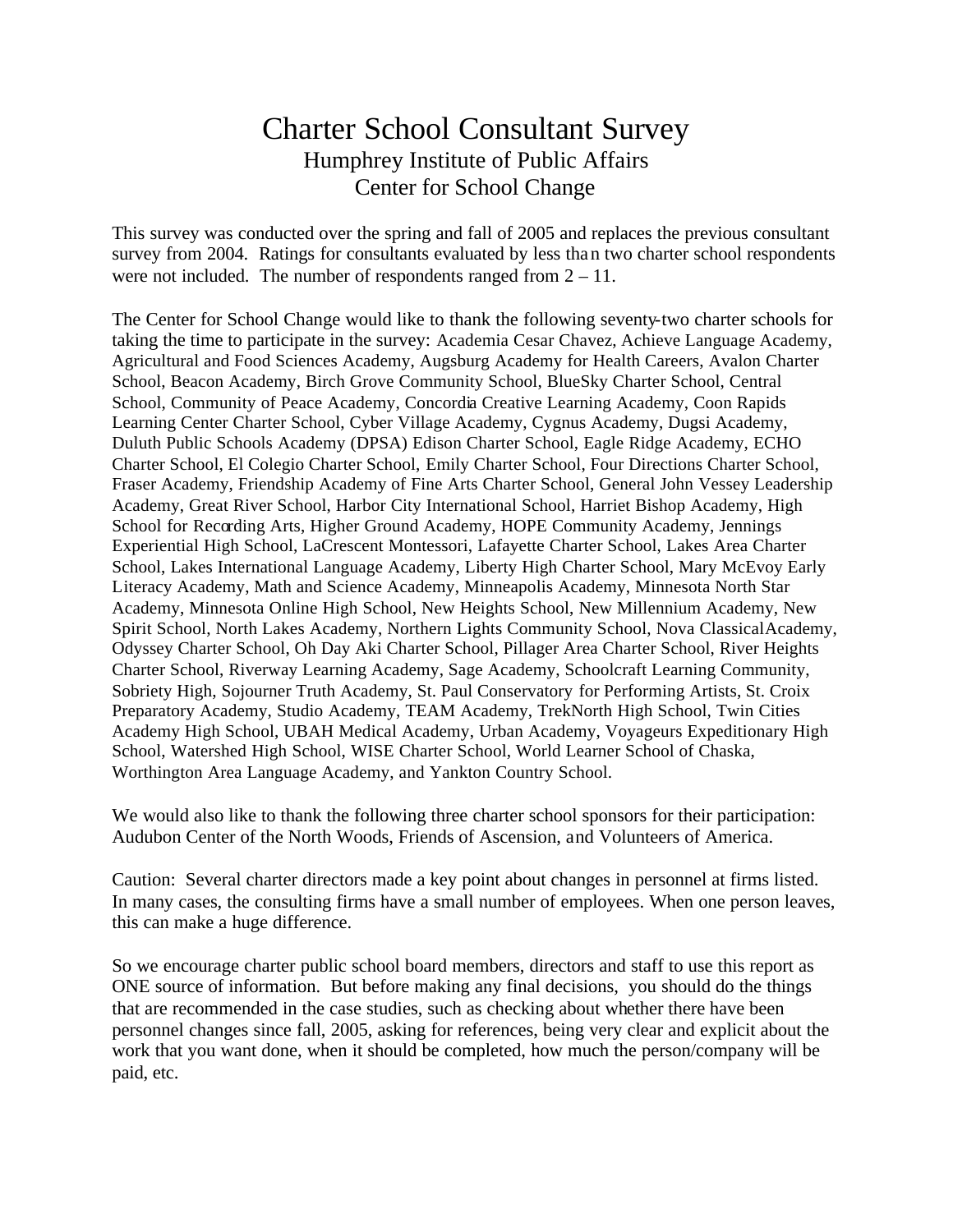| <b>Consultant</b><br>(alphabetically by service<br>provided) | <b>Average Score</b><br>1) Dissatisfied<br>2) Somewhat Dissatisfied<br>3) Satisfied<br>4) Very Satisfied<br>5) Highly Recommend | <b>Number of</b><br><b>Respondents</b> | <b>Score Range</b><br>(one or more<br>responses) |
|--------------------------------------------------------------|---------------------------------------------------------------------------------------------------------------------------------|----------------------------------------|--------------------------------------------------|
| <b>ACCOUNTING</b>                                            |                                                                                                                                 |                                        |                                                  |
| Beltz, Kess & Associates                                     | 2.8                                                                                                                             | 8                                      | $1.0 - 5.0$                                      |
| Designs for Learning                                         | 2.5                                                                                                                             | 8                                      | $1.0 - 4.0$                                      |
| <b>Non-Profit Solutions</b>                                  | 1.5                                                                                                                             | $\overline{2}$                         | $1.0 - 2.0$                                      |
| <b>School Business Solutions</b>                             | 4.3                                                                                                                             | 11                                     | $1.0 - 5.0$                                      |
|                                                              |                                                                                                                                 |                                        |                                                  |
| <b>AUDITS</b>                                                |                                                                                                                                 |                                        |                                                  |
| Larson Allen                                                 | 4.8                                                                                                                             | 4                                      | $4.0 - 5.0$                                      |
| Miller McDonald Erickson Moller                              | 4.5                                                                                                                             | $\overline{2}$                         | $4.0 - 5.0$                                      |
|                                                              |                                                                                                                                 |                                        |                                                  |
| <b>BUSINESS</b>                                              |                                                                                                                                 |                                        |                                                  |
| Designs for Learning                                         | 2.5                                                                                                                             | $\overline{2}$                         | $1.0 - 4.0$                                      |
| <b>School Business Solutions</b>                             | 3.8                                                                                                                             | $\overline{4}$                         | $2.0 - 5.0$                                      |
| <b>School Start</b>                                          | 2.5                                                                                                                             | 4                                      | $1.0 - 4.0$                                      |
|                                                              |                                                                                                                                 |                                        |                                                  |
| <b>CURRICULUM</b>                                            |                                                                                                                                 |                                        |                                                  |
| <b>Instructional Designs</b>                                 | 4.2                                                                                                                             | 6                                      | $3.0 - 5.0$                                      |
| <b>School Start</b>                                          | 2.5                                                                                                                             | $\overline{2}$                         | $2.0 - 3.0$                                      |
|                                                              |                                                                                                                                 |                                        |                                                  |
| <b>EVALUATION</b>                                            |                                                                                                                                 |                                        |                                                  |
| Cheryl Lange                                                 | 4.7                                                                                                                             | 7                                      | $4.0 - 5.0$                                      |
|                                                              |                                                                                                                                 |                                        |                                                  |
| <b>HUMAN RESOURCES</b>                                       |                                                                                                                                 |                                        |                                                  |
| Designs for Learning                                         | 2.5                                                                                                                             | $\overline{2}$                         | $1.0 - 4.0$                                      |
|                                                              |                                                                                                                                 |                                        |                                                  |
| IT                                                           |                                                                                                                                 |                                        |                                                  |
| Designs for Learning                                         | 2.3                                                                                                                             | 8                                      | $1.0 - 4.0$                                      |
| <b>LEGAL</b>                                                 |                                                                                                                                 |                                        |                                                  |
| Briggs & Morgan                                              | 4.7                                                                                                                             | 3                                      | $4.0 - 5.0$                                      |
|                                                              |                                                                                                                                 |                                        |                                                  |
| <b>PAYROLL</b>                                               |                                                                                                                                 |                                        |                                                  |
| <b>ADP</b>                                                   | 3.5                                                                                                                             | $\overline{2}$                         | $2.0 - 5.0$                                      |
| Beltz, Kess & Associates                                     | 2.5                                                                                                                             | 4                                      | $1.0 - 4.0$                                      |
| Designs for Learning                                         | 2.4                                                                                                                             | 5                                      | $1.0 - 4.0$                                      |
| EdVisions                                                    | 4.5                                                                                                                             | $\overline{2}$                         | $4.0 - 5.0$                                      |
| <b>School Business Solutions</b>                             | 3.7                                                                                                                             | 3                                      | $1.0 - 5.0$                                      |
|                                                              |                                                                                                                                 |                                        |                                                  |
| <b>PROJECT MANAGEMENT</b>                                    |                                                                                                                                 |                                        |                                                  |
| Designs for Learning                                         | 2.5                                                                                                                             | $\overline{2}$                         | $2.0 - 3.0$                                      |
|                                                              |                                                                                                                                 |                                        |                                                  |